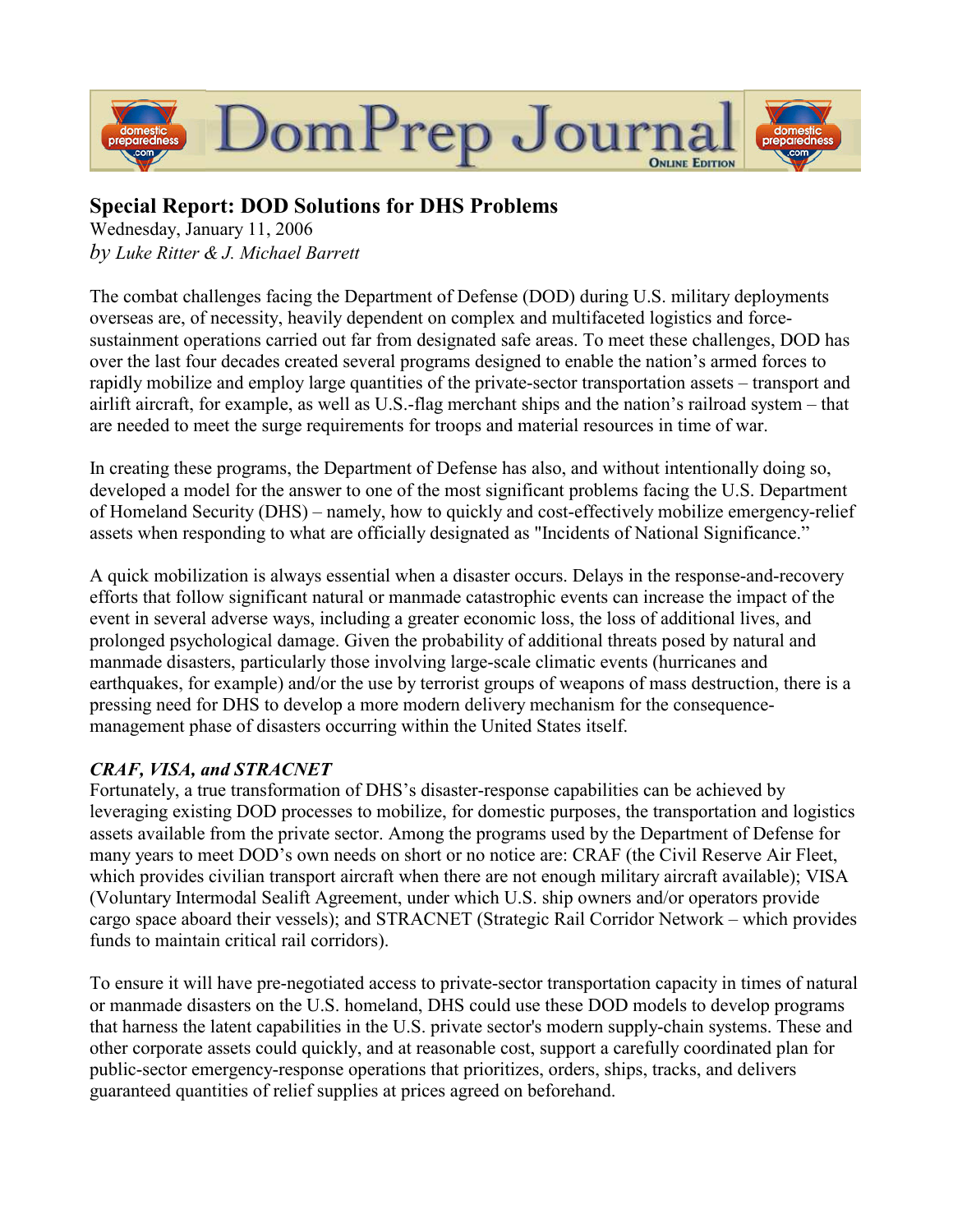It is obvious that a master plan of this magnitude is urgently needed. Most if not all current initiatives to organize and deliver emergency-relief supplies in response to incidents of national significance are fundamentally reactive in nature, and in many cases rely largely on an unspecified blend of corporate contributions, disparate nonprofit relief agency support, and the not always well-coordinated government efforts led by local, state, and federal officials at various levels of office – and, frequently, possessing varying levels of authority.

The DHS has the ability, though, by rationalizing these fragmented and relatively uncoordinated assets, to optimize their combined impact and lead public and private-sector stakeholders in minimizing disruptions, accelerating the recovery process, mitigating the economic impact of disasters, and – most important of all – reducing the loss of life.

## An Abundance of Catastrophic Evidence

Regardless of the nature of the catastrophic event, if any disaster rises to the level of "national significance" the federal government can reasonably anticipate the need to rapidly mobilize large quantities of relief supplies and capabilities such as food, water, lumber, tarps, shovels, temporary housing, transportation, medicines and medical equipment, and many other goods and services.

Following Hurricane Katrina (the first officially declared Incident of National Significance), an abundance of anecdotal evidence exposed the existing gap between: (a) the government's (state and local as well as federal) requirement for early, and preferably immediate, access to emergency relief supplies; and (b) the ready availability of those and other resources – most of them built, possessed, and controlled by the private sector.

Stories of government purchase cards being used to procure a store's entire inventory on the spot, and of the highly publicized cruise-ship vessel charter agreement initiated by FEMA (the Federal Emergency Management Agency) in the aftermath of the hurricane, demonstrated that the federal government had not, at the time that Katrina hit, established beforehand the type of public-private partnerships needed, at the national level, to provide pre-arranged access to major stocks of relief supplies.

Today, the federal response paradigm still seems to be of a relatively ad-hoc nature, which means that in the future many large and exponentially important procurement decisions will still have to be negotiated after an incident occurs, rather than ahead of time.

A government policy mandating the large-scale purchase and stockpiling of emergency relief goods and services would be unduly costly, and the current ad-hoc purchase-and-distribution response system is demonstrably neither efficient nor cost-effective. Indeed, it also might have a long-term negative impact on private-sector business. The solution is to let the private sector deliver the needed material when and where the government directs.

To illustrate: When a major home improvement store decides, in an effort to provide immediate support to the area affected by a disaster, to sell its entire inventory on the spot, it simultaneously forfeits the ability to serve its regular client base, which often enough might not even be in the affected area, and would normally  $-$  i.e., absent the government's requirement for emergency relief supplies  $$ be creating a steady demand for the same goods The clients that must be turned away by the home improvement store will still be there long after the catastrophic event has been dealt with, so the retailer is left to deal with the longer-term economic impact of the possible loss of goodwill.